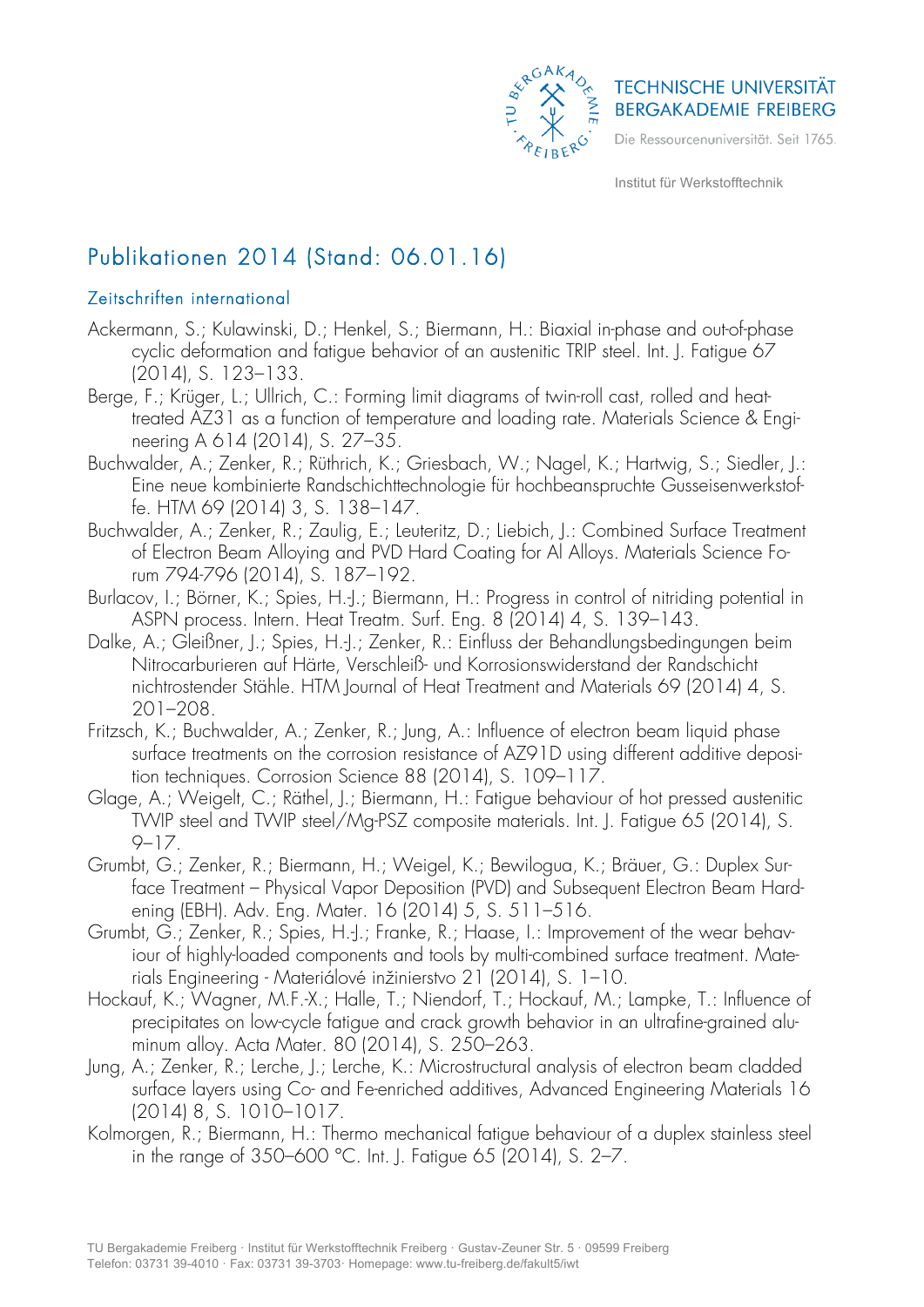

- Krewerth, D.; Weidner, A.; Biermann, H.: A comparative study on infrared thermography during ultrasonic fatigue testing of cast steel 42CrMo4 and cast aluminium alloy AlSi7Mg. Key Engineering Materials Vols. 592-593 (2014), S. 501–504.
- Krüger, L.; Schwarz, F.; Martin, U.; Roven, H.-J.: Strain rate and temperature effects on the flow behavior and microstructure of X2CrNiMoN22-5-3 duplex stainless steel. Materials Science & Engineering A 592 (2014), S. 6–11.
- Kulawinski, D.; Henkel, S.; Holländer, D.; Thiele, M.; Gampe, U.; Biermann, H.: Fatigue behavior of the nickel-base superalloy Waspaloy™ under proportional biaxial-planar loading at high temperature, Int. J. Fatigue 67 (2014), S. 212-219.
- Leuders, S.; Lieneke, T.; Lammers, S.; Tröster, T.; Niendorf, T.: On the fatigue properties of metals manufactured by Selective Laser Melting – The role of material ductility. J. Mater. Res. 29 (2014) 17, S. 1911–1919.
- Linderov, M.; Segel, C.; Weidner, A.; Biermann, H.; Vinogradov, A.: Deformation mechanisms in austenitic TRIP/TWIP steels at room and elevated temperature investigated by acoustic emission and scanning electron microscopy, Mater. Sci. Engng. A 597 (2014), S. 183–193.
- Man, J.; Weidner, A.; Klapetek, P.; Polak, J.: Slip activity of persistent slip bands in early stages of fatigue life of austenitic 316L steel. Key Engineering Materials Vols. 592-593 (2014), S. 785–788.
- Mandel. K.; Krüger, L.; Schimpf, Ch.: Particle properties of submicron-sized WC–12Co processed by planetary ball milling. Int. Journal of Refractory Metals and Hard Materials 42 (2014), S. 200–204.
- Mandel. K.; Krüger, L.; Schimpf, Ch.: Study on parameter optimisation for field-assisted sintering of fully-dense, near-nano WC-12Co. Int. Journal of Refractory Metals and Hard Materials 45 (2014), S. 153–159.
- Mandel, K.; Radajewski, M.; Krüger, L.: Strain-rate dependence of the compressive strength of WC–Co hard metals. Materials Science & Engineering A 612 (2014), S. 115-122.
- Niendorf, T.; Brenne, F.; Schaper, M.: Lattice structures manufactured by SLM On the effect of geometrical dimensions on microstructure evolution during processing. Metall. Mater. Trans. B 45 (2014) 4, S. 1181–1185.
- Rahimi, R.; De Cooman, B.C.; Biermann, H.; Mola, J.: Microstructure and mechanical properties of Al-alloyed Fe-Cr-Ni-Mn-C stainless steels, Mater. Sci. Engng. A 618 (2014), S. 46–55.
- Saleh, H.; Reichelt, S.; Schmidtchen, M.; Schwarz, F.; Kawalla, R.; Krüger, L.: Effect of intermetallic phases on the bonding strength and forming properties of Al/Mg sandwiched composite. Key Engineering Materials Vols. 622-623 (2014), S. 467-475.
- Schmidt, R.; Pusch, D.; Voigt, M.; Vogeler, K.; Kulawinski, D.; Biermann, H.; Holländer, D.; Gampe, u.; Tränkner, M.; Leyens, C.: Numerical and Experimental Sensitivity Analysis for the Determination of Casting Parameter-Microstructure-Property Relations and Mechanical Properties of IN738LC in Investment Casting. Advanced Engineering Materials 16 (2014) 10, S. 1217–1225.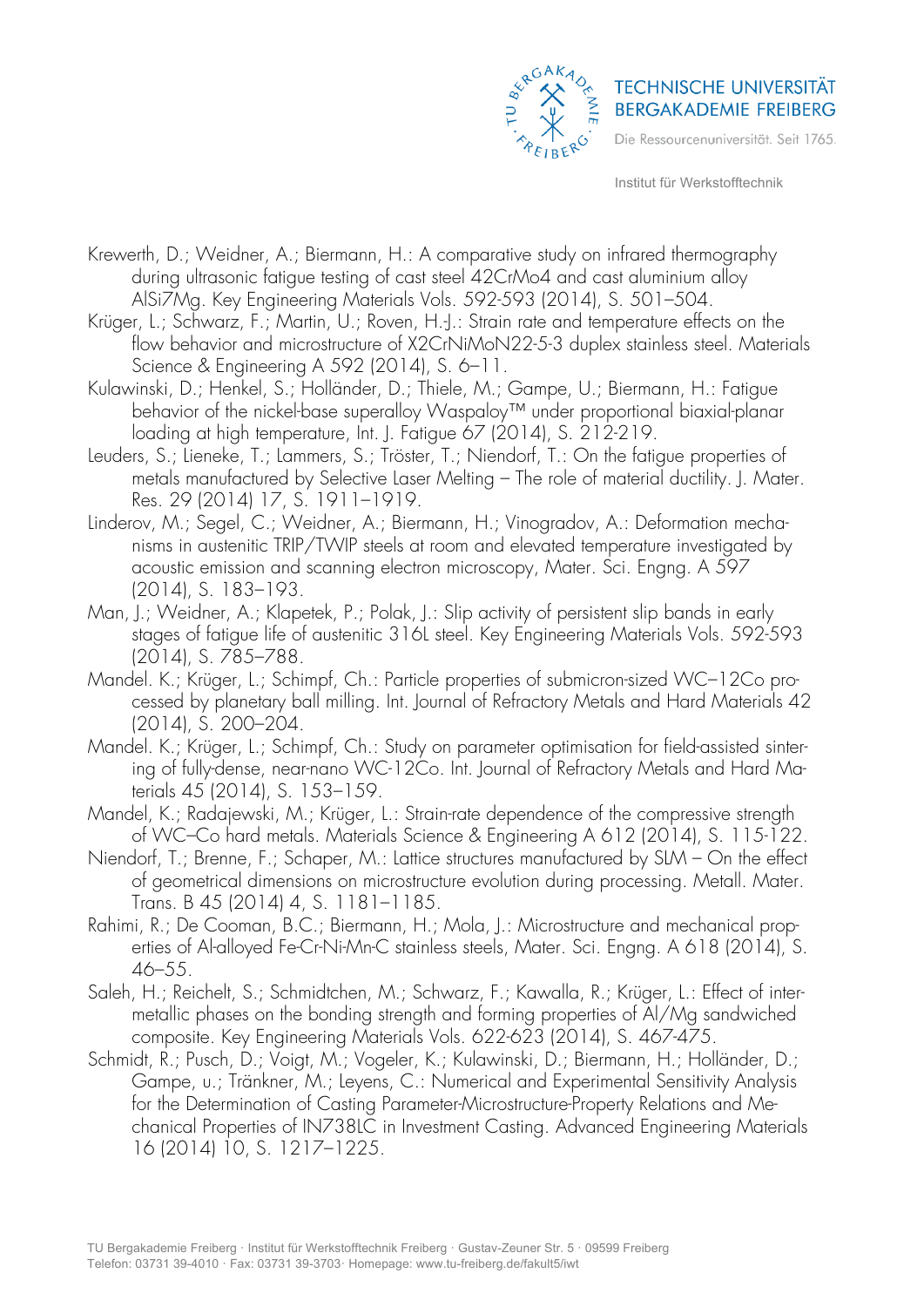

- Soltysiak, S.; Abendroth, M.; Kuna, M.; Klemm, Y.; Biermann, H.: Strength of fine grained carbon-bonded alumina (Al2O3–C) materials obtained by means of the small punch test, Ceramics International 40 (2014) 7, S. 9555-9561.
- Soltysiak, S.; Selent, M.; Roth, S.; Abendroth, M.; Hoffmann, M.; Biermann, H.; Kuna, M.: High-temperature small punch test for mechanical characterization of a nickel-base super alloy, Mater. Sci. Engng. A, 613 (2014), S. 259-263
- Spies, H.-J.; Burlacov, I.; Börner, K.; Biermann, H.: IFHTSE Global 21: heat treatment and surface engineering in the twenty-first century. International Heat Treatment and Surface Engineering 8 (2014) 3, S. 94–106.
- Weidner, A.; Hangen, U. D.; Biermann, H.: Nanoindentation measurements on deformationinduced  $\alpha'$ -martensite in a metastable austenitic high-alloy CrMnNi steel. Phil. Mag. Letters 94 (2014) 8, S. 522–530.
- Weidner, A.; Vinogradov, A.; Lazarev, A.; Biermann, H.: Kinetics of deformation processes in a high-alloy cast TWIP steel determined by acoustic emission and scanning electron microscopy. Key Engineering Materials Vols. 592-593 (2014), S. 489–5492.
- Weigel, K.; Bewilogua, K.; Keunecke, M.; Bräuer, G.; Grumbt, G.; Zenker, R.; Biermann, H.: Effects of electron beam treatment on Ti<sub>(1xi</sub>Al<sub>x</sub>N coatings on steel. Vacuum 107 (2014), S. 141–144.
- Weise, J.; Baumeister, J.; Ehinger, D.; Krüger, L.; Martin, U.; Pacheco jr., J. B.: Investigation of Processing, Microstructure and Mechanical Behaviour of 304L TRIP Steel Foams Produced by Injection Moulding. Procedia Materials Science 4 (2014), S. 63–67.
- Wolf, S.; Martin, S.; Krüger, L.; Martin, U.: Constitutive modelling of the rate dependent flow stress of cast high-alloyed metastable austenitic TRIP/TWIP steel. Materials Science & Engineering A 594 (2014), S. 72–81.

### Proceedings international

- Buchwalder, A.; Zenker, R.; Rüthrich, K.; Griesbach, W.; Nagel, K.; Hartwig, S.; Siedler, J.: Combination of Electron Beam Remelting and Subsequent Nitriding or PA-CVD Hard Coating for Improved Surface Properties of Cast Irons. In: Proc. 21st IFHTSE 2014, 12.- 15.05.2014, München, Tagungsband S. 431–440.
- Burlacov, I.; Börner, K.; Spies, H.-J.; Biermann, H.: Plasma nitrocarburizing of steels in the large industrial scale ASPN-system. European Conference on Heat Treatment and 21st IFHTSE Congress, 12.-15. Mai 2014, München, Tagungsband S. 65–70.
- Burlacov, I.; Spies, H.-I.; Biermann, H.: A method of bias power density control in the ASPNprocess. European Conference on Heat Treatment and 2st IFHTSE Congress, 12.-15. Mai 2014, München, Tagungsband S. 515-519.
- Dalke, A.; Buchwalder, A.; Spies, H.-J.; Zenker, R.: Influence of process control on nitride layer formation of spray formed Al alloys during dc pulse plasma nitriding. In: Proc. 21st IFHTSE 2014, 12.-15.05.2014, München, Tagungsband S. 45–52.
- Fritzsch, K.: Buchwalder, A.: Spies, H.-J.: Zenker, R.: Improved Surface Properties of Mg Alloys due to Electron Beam Liquid-Phase Surface Treatment. In: Proc. 21st IFHTSE 2014, 12.-15.05.2014, München, Tagungsband S. 423–430.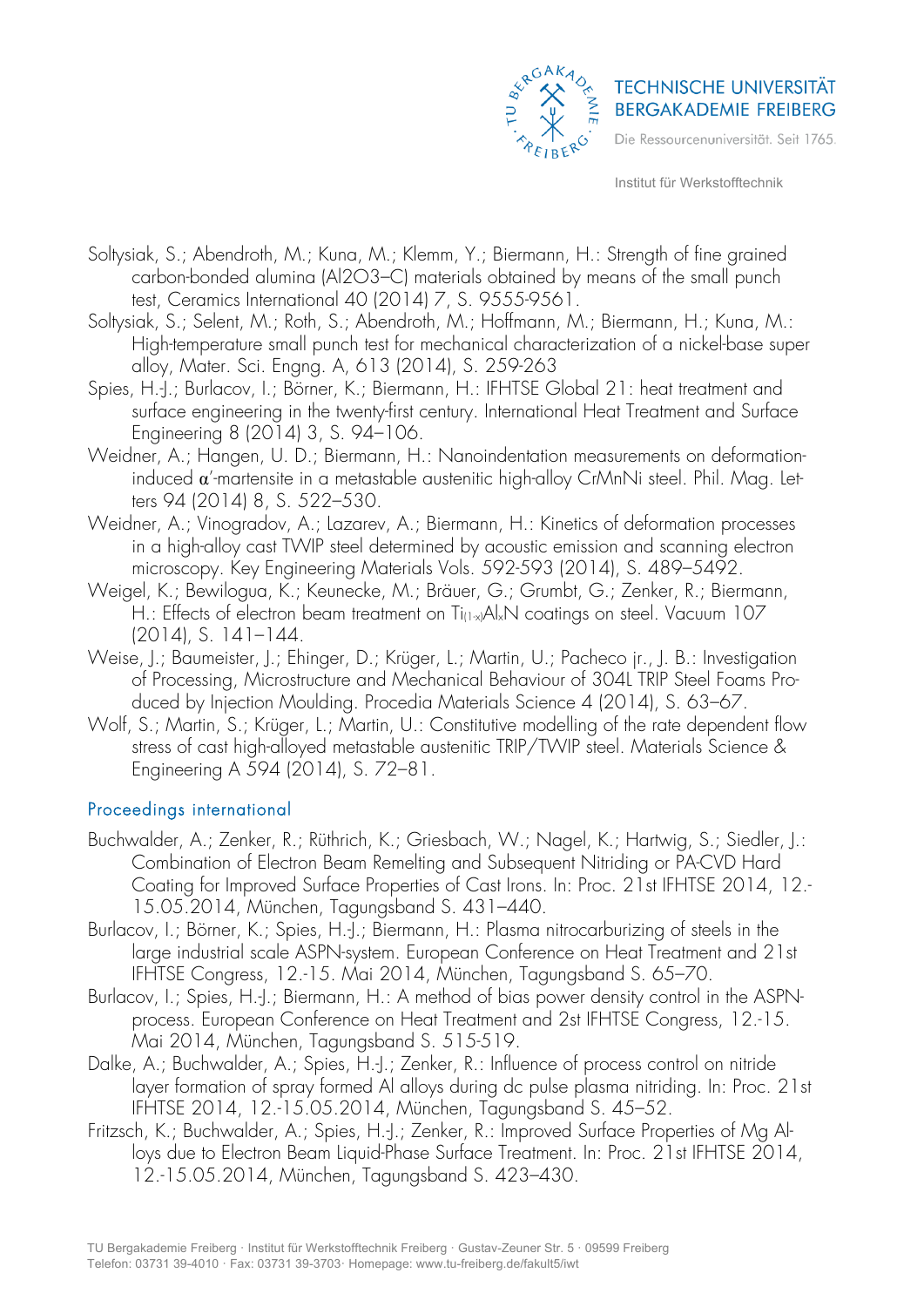

- Henschel, S.; Krüger, L.: Effect of non-metallic inclusions on the local mechanical behaviour of a G42CrMo4 casting. FDMD II - JIP 2014 - Fatigue Design & Material Defects, 11.- 13.06.2014, Paris. In: MATEC Web of Conferences, Vol. 12 (2014) Nr. 04007
- Müller, A.; Weidner, A.; Biermann, H.: Influence of ceramic particles on the very high-cycle fatique behavior of Al-matrix-composites. 6<sup>th</sup> International Conference on VHCF, 15.-18. October 2014, Chengdu, Ching.
- Krewerth, D.; Weidner, A.; Biermann, H.: Method to determine early internal fatigue crack initiation in cast steel  $42Cr$ Mo4 (QT) by in situ thermography measurements.  $6<sup>th</sup>$  International Conference on VHCF, 15.-18. October 2014, Chengdu, China.
- Rahimi, R.; Ritzenhoff, R.; Biermann, H.; Mola, J.: Low-temperature tempering reactions in a high nitrogen martensitic stainless steel by magnetic saturation measurements. In: Proc. 12th Int. Conf. on High Nitrogen Steels, HNS2014, (2014), S. 182-190.
- Tillmann, W.; Schaak, C.; Nellesen, J.; Schaper, M.; Aydinöz, M. E. ; Niendorf, T.: Functional Encapsulation of Laser Melted Inconel 718 by Arc-PVD and HVOF for Post Compacting by Hot Isostatic Pressing. Proc. Euro PM (2014), Salzburg, Austria, 2014.
- Weise, J.; Baumeister, J.; Ehinger, D.; Krüger, L.; Martin, U.; Pacheco Junior, J. B.: Constitutive modelling of the rate dependent flow stress of cast high-alloyed metastable austenitic TRIP/TWIP steel. 8th International Conference on Porous Metals and Metallic Foams – Metfoam 2013, In: Procedia Materials Science 4 (2014) 62–66.
- Zenker, R. Combined surface heat treatment for highly loaded tools and components, 9. Int. Conf. on Industrial Tools and Material Processing Technologies, Ljubljana, 9.- 11.04.2014, Tagungsband S. 15–25.

### Zeitschriften national

- Ecke, M.; Schwarz, F. ; Krüger, L. ; Wilke, M. ; Heyse, H. ; Wendt, U. ; Krüger,M.: Characterization of Deformation Twins in Meteorites and Dynamically Loaded Ferrous Materials by Means Of Electron Backscatter Diffraction, EBSD. Pract. Metallogr. 51 (2014) 11, S. 765 – 784.
- Jung, A.; Zenker, R.; Gleißner, J.; Lerche, K.; Sohr, T.; Lerche, J.: Elektronenstrahl-Randschichtbehandlung für die Herstellung verschleißbeständiger Auftragsschichten auf nichtrostenden Stählen, In: Materialwissenschaften und Werkstofftechnik 45 (2014) 6, S. 486–495.
- Lackmann, J.; Frehn, A.; Niendorf, T.; Rüsing, C.J.: Manufacturing of high-strength structural components by cryo-forming. ATZ 116 (2014) 11, S. 38 – 43.
- Mandel, M.; Krüger, L.: Long-term corrosion behaviour of EN AW-6060-T6 in an aluminium/carbon-fibre reinforced polymer self-piercing rivet joint. Mat.-wiss. u. Werkstofftech. 45 (2014) 12, S. 1123 – 1129.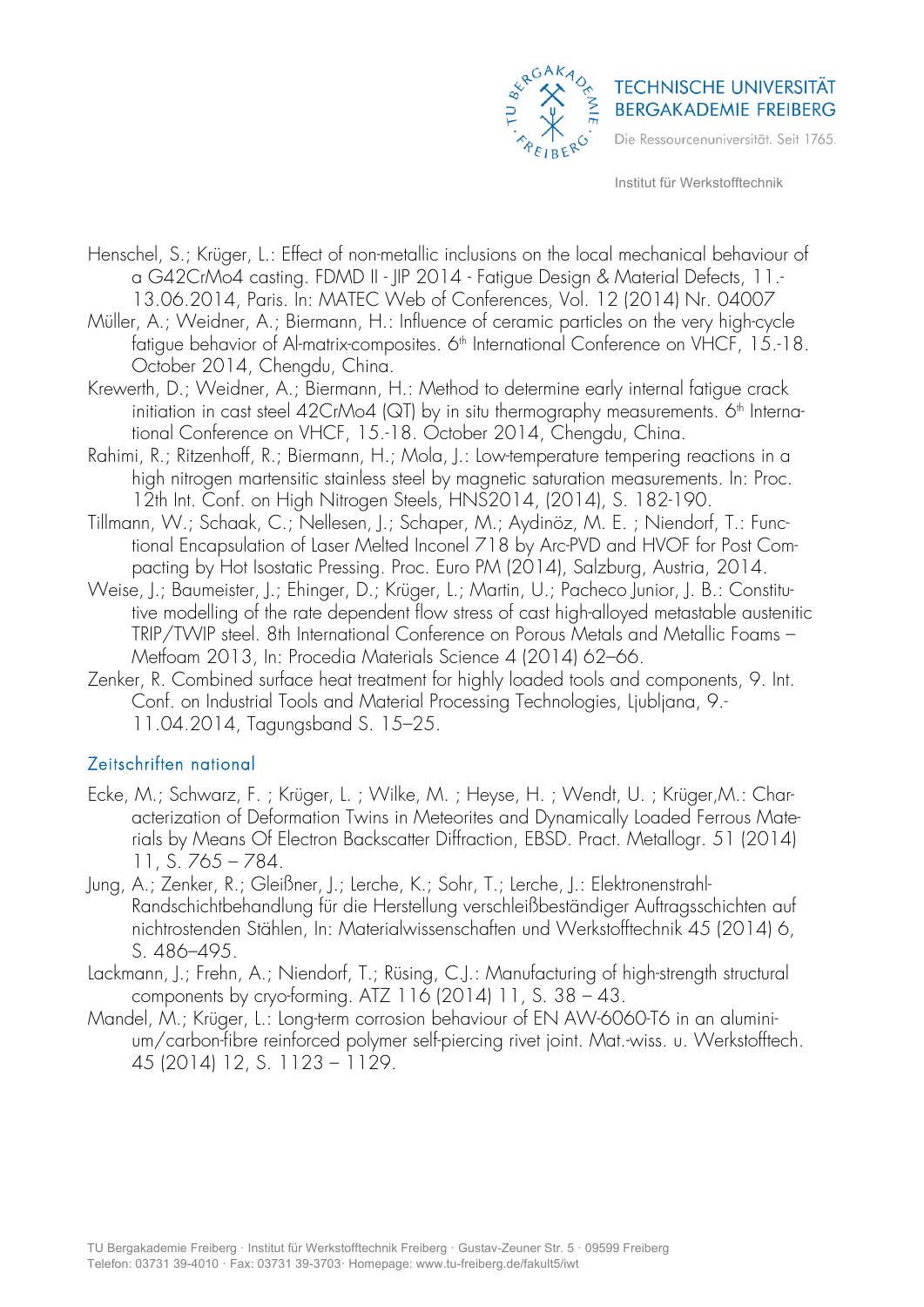

## Proceedings national

- Aneziris, C.G.; Weigelt, C.; Biermann, H.: TRIP-Matrix-Verbundwerkstoffe mittels der bildsamen Formgebung. In Neue Horizonte in der Pulvermetallurgie – Werkzeuge, Produkte und Verfahren, Hrsg. H. Danninger, H. Kestler und H. Kolaska, Heimdall Verlag, 2014, S. 131-147.
- Henkel, S.; Zybell, L.; Mottitschka, T.; Hahn, P.; Biermann, H.; Kuna, M.: Einfluss von rissparallelen Zusatzbeanspruchungen und Überlasten auf das zyklische Risswachstumsverhalten von duktilem Gusseisen mit Kugelgraphit. DVM-Bericht 246: 46. Tagung des DVM-Arbeitskreises Bruchvorgänge, 11./12.02.2014, Kassel, Tagungsband S. 61-69.
- Reichelt, S.; Schwarz, F.; Schmidtchen, M.; Krüger, L.; Kawalla, R.: Accumulative Roll Bonding of Mg-Alloys. MEFORM 2014 - Production and Processing of Clad Materials and Metal Matrix composites, 26./27.03.2014, Altenberg, Tagungsband S. 190-202.
- Solarek, J.; Biermann, H.: Zyklische und thermozyklische Beanspruchung von Feuerfestwerkstoffen im System MgO-C. 5. Freiberger Feuerfestforum, 26.11.2014, Freiberg.
- Wagner, A.; Lehnert, T.; Selbmann, R.; Kolbe, P.; Trubitz, P.; Jentsch, E.; Krüger, L.: Application of Metallic Composites in Large Marine Engines Powered by Heavy Fuel Oil. ME-FORM 2014 - Production and Processing of Clad Materials and Metal Matrix composites, 26./27.03.2014, Altenberg, Tagungsband S. 241-255.
- Wendler, M.; Reichel, B.; Weiß, A.; Krüger, L.; Mola, J.: Influence of Carbon an the Microstructure and Mechanical Properties of Cast Austenitic Fe-19Cr-4Ni-3Mn-0.15N Steels. 12<sup>th</sup> International Conference on High Nitrogen Steels HNS 2014, 16.-19.09.2014, Hamburg, Tagungsband S. 154-161.

### **Sonstiges**

- Biermann, H.; Krüger, L. (Hrsg.): Moderne Methoden der Werkstoffprüfung. WILEY VCH, 2014.
- Ehinger, D.; Krüger, L.: Dynamische Werkstoffprüfung. In: Biermann, H.; Krüger, L. (Hrsg.): Moderne Methoden der Werkstoffprüfung. WILEY VCH, 2014.
- Fenzke, H.-W.; Spies,H.-J.: Karl-Friedrich Lüdemann, In: Die Freiberger Eisenhüttenkunde. TU Bergakademie Freiberg, 2014, S. 253-279.
- Henkel, S. Biermann, H.: Kennwertermittlung bei zyklischem Langrisswachstum. In: Biermann, H.; Krüger, L. (Hrsg.): Moderne Methoden der Werkstoffprüfung. WILEY VCH, 2014.
- Henkel. S.; Kulawinski, D.; Ackermann, S.; Biermann, H.: Mehrachsige Werkstoffeigenschaften. In: Biermann, H.; Krüger, L. (Hrsg.): Moderne Methoden der Werkstoffprüfung. WILEY VCH, 2014.
- Kolmorgen, R.; Biermann, H.: Thermomechanische Ermüdung. In: Biermann, H.; Krüger, L. (Hrsg.): Moderne Methoden der Werkstoffprüfung. WILEY VCH, 2014.
- Krüger, L.; Trubitz, P.; Henschel, S.: Bruchmechanisches Verhalten unter quasistatischer und dynamischer Beanspruchung. In: Biermann, H.; Krüger, L. (Hrsg.): Moderne Methoden der Werkstoffprüfung. WILEY VCH, 2014.
- Mandel, M.; Krüger, L.: Elektrochemische Korrosion. In: Biermann, H.; Krüger, L. (Hrsg.): Moderne Methoden der Werkstoffprüfung. WILEY VCH, 2014.